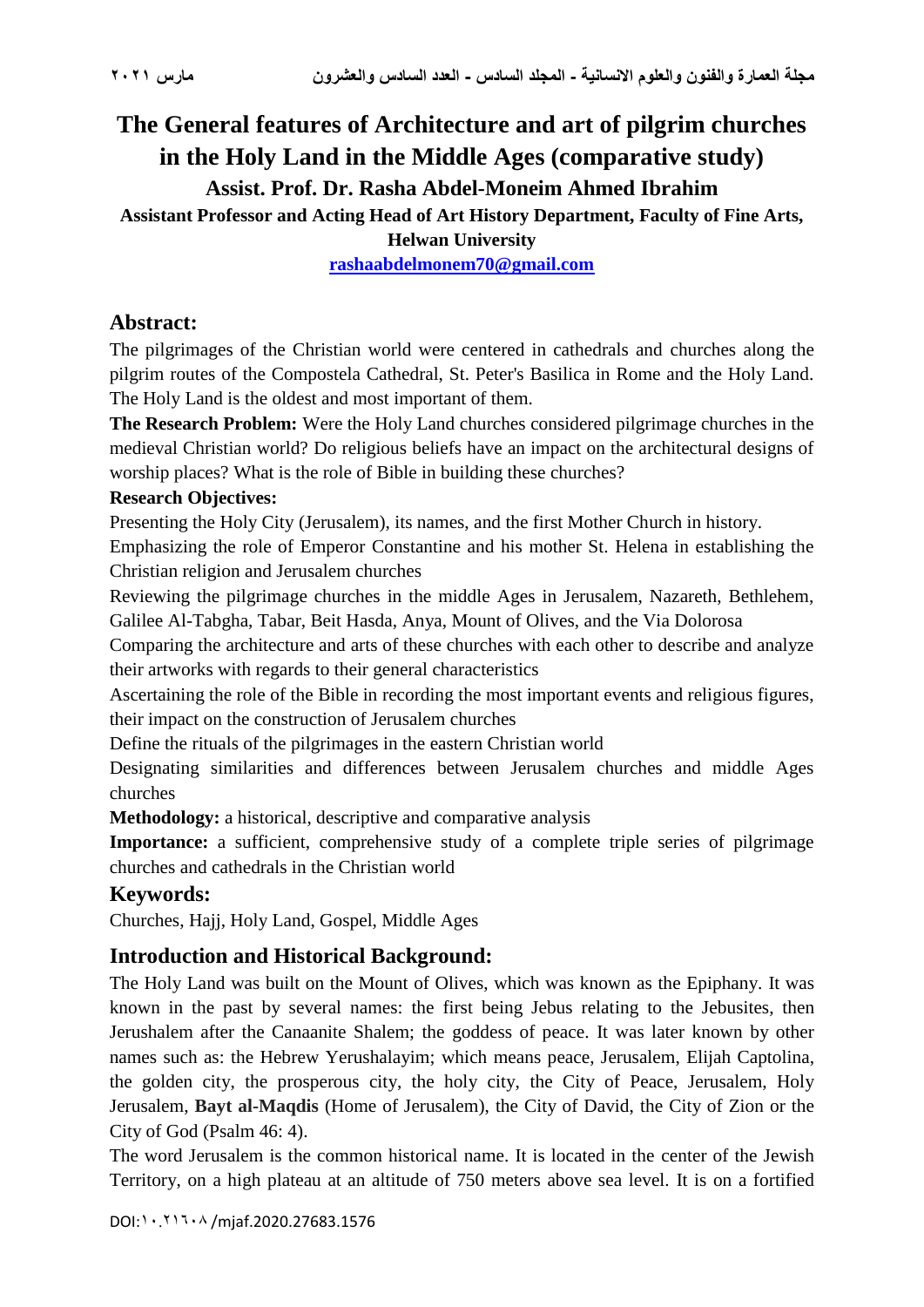natural site, surrounded by valleys on three sides. On the eastern side, it's surrounded by Kidron Valley, the Gaidon Valley on the on the west and the Hinnom Valley on the South. David seized the city from its original inhabitants and made it the capital of his kingdom and Solomon built the Temple in it, and this is how it became the holy Jewish city (Psalm 122: 3- 7). Later in time, Nebuchadnezzar destroyed it along with Solomon's temple in 586 BC, and the city's people were taken captive to Babylon. However; Ezra and Nehemiah released its people from captivity after they both returned from exile. Afterwards, Zer Babylon built the Second Temple in the city.

The research begins with a review of the history the Church of Jerusalem (the mother church); how it was founded, the birth of the church, and the history of the churches of Jerusalem through ages

Then, the researcher reviews the general features of the architecture arts of the Pilgrimage (Hajj) churches in the Holy Land in the Middle Ages in a historical, descriptive, and comparative analysis, covering the following:

1. Nazareth: The Latin Church of the Annunciation - Saint Joseph Church.

2. Ein Karem: Church of Saint John the Baptist - Church of the Visitation

3. Bethlehem: The Great Church of the Nativity - the Church of the Milk Grotto - the Shepherds Field Church.

4. Galilee: Cana of Galilee: the Church of the Mujezathe (the miracle).

5. Al-Tabghah: Church of Multiplication of the Bread - Church of the Beatitudes.

6. Mount Tabor: the Church of the Transfiguration

7. The Pool of Beit Hasda: St. Hanna Church - Beit Hasda Church.

8. Beit Anya (House of Poverty or bethany): the Al-Eizariya Church.

9. The Churches of the Mount of Olives: The Church of Our Father who- the Church of the Tear - the Church of the Cave of the Gethsemane - the Church of Conflict - the Church of the Tomb of the Virgin Mary - the Church of the Ascension

10. The Churches of Mount Zion: Mount Zion is one of the mountains that make up the Jerusalem mountain range, and it has three important holy places: the Attic of Zion (the House of Mark), the Church of the Rooster (the House of Caiaphas the High Priest) and the Church of the Assumption of The Virgin (the House of the Beloved John).

The sequence of Holy Passion Week events was explained briefly to link those events of the Bible with those holy places.

### **Churches of the stages of the crucifixion (Via Dolorosa):**

The most important churches of the Stages of the Crucifixion are: Monastery and Church of Judgment, Church of the Flagellation (Church of the imprisonment of Christ) and Church of the resurrection (Church of the Holy Sepulcher).

The research focuses on the two major churches of the Nativity and the Resurrection (the Holy Sepulcher), as they embody the two most important events on earth and they are the core of the Christian faith.

The research was concluded by studying the pilgrimage rituals on the Holy Land.

## **Conclusions and recommendations:**

1 – From a historical and artistic perspective, the research is a thorough, descriptive and comparative study the pilgrimage churches in the Holy Land during the Middle Ages; which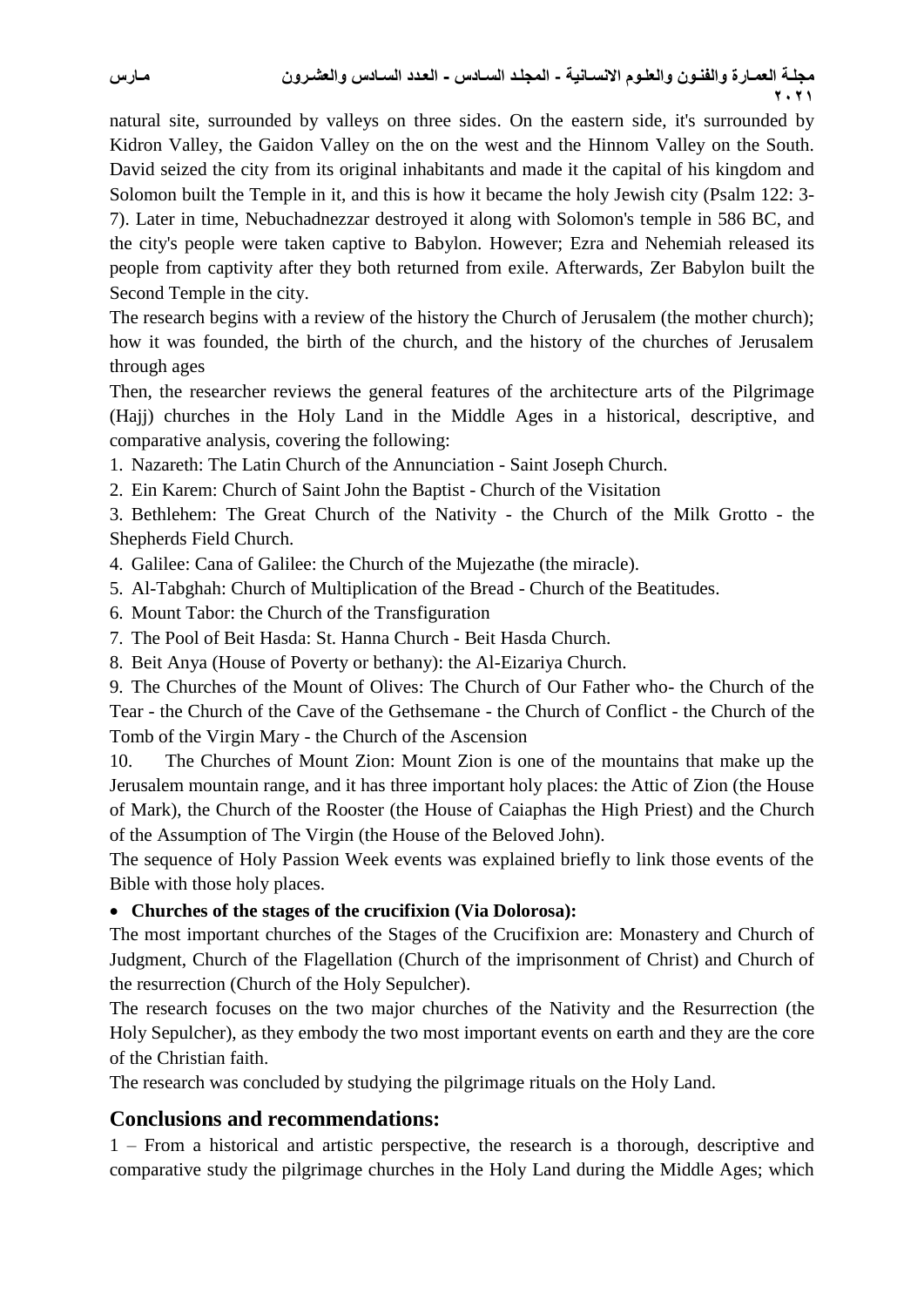is one of the three most important areas of pilgrimage in the Christian world. The researcher previously published a study with the title: Cathedrals and Churches of the Pilgrimage Roads of the Cathedral of Santiggio de Compostela. She is currently preparing another research which focuses on the Pilgrimage Cathedral of Saint Peter in Rome (now in the Vatican), and it will be finalized and published soon. Accordingly, she will have a full view of the triointegrated- series of cathedrals and pilgrimage churches and their rituals in the Christian world, in both east and west. This will allow her to compare cathedrals and pilgrimage churches and their rituals with each other to highlight the conceptual differences in the Christian religious belief and their reflection on the architecture and arts of cathedrals, churches and monasteries, whether eastern or western. After the formation of the Council of Chalcedon in 451 AD; which is considered the most important councils, a split resulted which led to the separation of the Eastern Orthodox Churches (Coptic, Armenian and Syriac) from the Roman Catholic and Byzantine Orthodox Churches.

Eastern Orthodoxy means the straight path in Arabic. It is a Christian doctrine that, according to its followers roots back to the Christ, his apostolic and priestly successions. Eastern Orthodoxy church is in agreement with the traditions and the writings of the Church's Fathers, Councils, along with the Bible. They also adhere to the rituals, the seven sacred sacraments and the hierarchical arrangement of authority. The churches that include the Divine Liturgy in each of the Catholics are the Eastern Orthodox Church, the Church of the East, some Anglican churches and some Lutheran churches, while the Protestant denominations are not committed to holding masses.

2- The pilgrimage churches were classified in the Holy Land, where the researcher found in discrepancies the classifications among some historians and scholars of the history of architecture and art between the churches of the Middle Ages (the topic of the researcher and her essence subspecialty), Coptic churches and churches of other denominations such as the Catholic, Armenian, Syriac, Latin and Franciscan.

### **The researcher recommends conducting research on Coptic monasteries and churches for example, but not limited to the following:**

 The Sultan's Monastery in the Four Incarnate Church on the upper floor and the Archangel Michael in the basement, the Coptic Orthodox Church of the Virgin, Majdalania Church, Saint Anthony Monastery, Dermar Gerges for Nuns, Queen Helana Church, Coptic Temple and the Church of Virgin Mary in the Church of the Holy Sepulchre.

 Coptic churches in common with other sects: The Tomb of the Virgin Church in Gethsemane, four altars in the Church of the Nativity, the eastern side of the Church of the Ascension in the Mount of Olives.

 Coptic churches and monasteries outside Jerusalem: Monastery and Church of Saint Antonius in Jaffa and the other in Jericho, Monastery and Church of St. Mar Zakka and St. Andrew in Jericho, and Monastery and Church of St. Mar John on the Jordan River.

 Churches of the Syriac Orthodox and the tomb of Joseph the Rami and Nicodemus - the Church of the Blessed Sacrament or the so-called Latin Church of Mary Magdalene - the Franciscan Fathers Monastery.

3- The extent of the contribution of the Crusaders and the Crusade campaigns to the construction, rebuilding and restoration of most of the churches of the Holy Land from the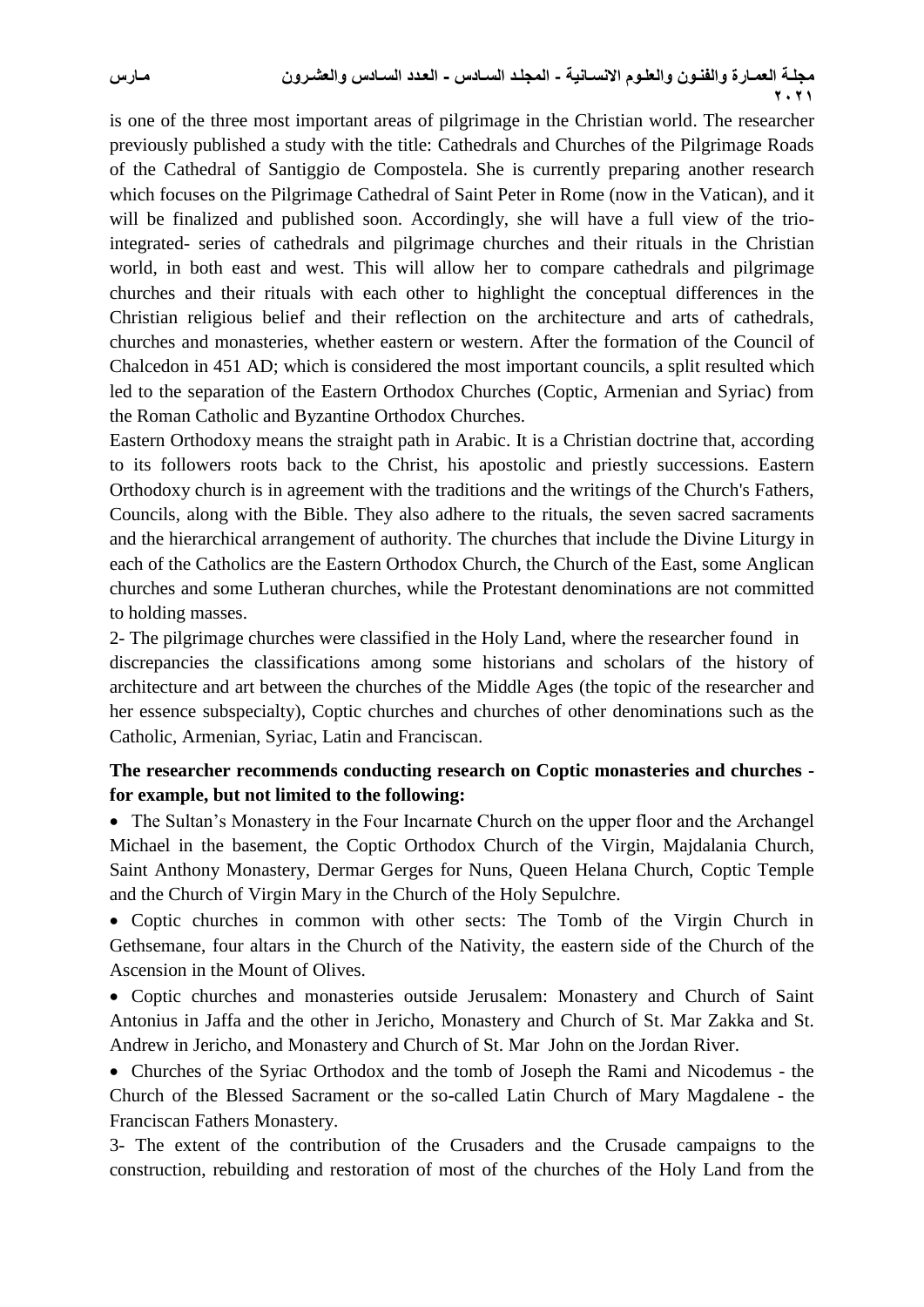beginning of the first campaign in 1096 AD until 1291 AD, after the Persians had destroyed most of the monasteries and churches in 614 AD has been determined (Refer to study: History of the Art of the Crusades in the Middle Ages).

4- The most important events, topics, religious figures, and autobiography of the Christ alongside his work, teachings, miracles, crucifixion, death and resurrection were recorded and authenticated in efforts to study the level of the connection of the construction of churches with the Bible and the extent of the influence of the Christian faith on architectural formulations.

5- The rituals of Pilgrimage in the churches of the Middle Ages in the Holy Land have been studied.

The researcher recommends to conducting further studies and researches in the Holy Land, which represents a composite of the three monotheistic religions, Judaism, Christianity, and Islam: the Jewish quarter, especially the Temple, the Wailing Wall, and the Islamic Quarter, on top of which are the Dome of the Rock Mosque and the Al-Aqsa Mosque as well as Al-Omari Mosque, the gates of Jerusalem: (the column - the new - the watchful - Hebron - Zion - Moroccans - Golden - the tribes). There are opportunities for conducting these studies in the fields of art history, architecture history, literature, archeology, criticism, and artistic appreciation as well as aesthetics.

### **References**

1- al'uwrshlimi, alrrahibalqasayustis , madinatalfada' (awrshlimalqds) alsharikatalmisriatliltabaeat , altabeatal'uwlaa , misr , 2011m.6

2- 'iildir, jun , al'ahjartatakalam , tarjamataneizatzakaa murajaeatanwatanqihmadateilmiatwatarikhiat : dawudriad , murajaeatanlighawiat : mansuraljundii , altabeatalrrabieat , daralnashral'asqafiatbishabaraan , alqahrt , misr , sylfirsattarliltabaeat ,2000m.

3- 'iilyas, fawzaa , min alqiamat 'iilaaalsueud , 'iiedad : al'anbamusaa , alnnashir : maktabat 'asqafiatalshabab , altabeatal'uwlaa , mutabaeatkunkurdliltabaeat , 2000m .

4- almiskin, alabmataa , almasihhayatah , 'aemalah , altabeatalththaniat , mutabaeatdayralqidiysal'anbamaqar , wadialnatarun , misr , 2008 , darmajalahmarqaslilnashr . 5- jad , alqamas mina, 'ahdathal'usbueal'akhir min hayatalrabiyasuehsbshuruhat 'abba' alkanisat , alkrmtlilnashrwaltawzie , altabeatal'uwlaa , 2011m .

6- rahib min bariyatshahit , alquds (bmunasabatmurur 'alfayealaamiladalsydalmsyh) , batarikiatal'aqbatal'urthudhuks , alquds , altubeatalththaniat , mutabiekunkurd , misr , 2000m . - saeidjurji, fatahaa , rihlataleayilatalmuqadasat fi 'ardmisr, taqdimniafatal'anabamutawis , altabeatal'uwlaa , darnubarliltabaeat , 2001m.

- shafiqeabdih, mamduh , hayatwataealimalsydalmasih , (fi miayatdaraskitablikhidmatalshabab) , taqdim: al'anbamusaa , alnnashir : 'asqafiatalshabab , altabeatal'uwlaa , mutbaeatmatrubul , alqahrt , 2010 m.

- sadqi, alqsbyshwy , khamisaleahdsbahaanwmsa'an , kanisatmarmina , shubraan , misr , mutbaeat minas brint, altibeatal'uwlaa, 2008m...

- alaeat 'ayuwbarmanyws , aklyryky , eawaqirwaludn , aljuz' alssabie : 'iilyasabat , taqdimwamurajaeat : niafatal'anabamutawis 'asqafwarayiysdayralsirianaleamir , alnnashir : maktabatmarjrjs , shabraan , darnubarliltabaeat , altabeatal'uwlaa , 2001m .